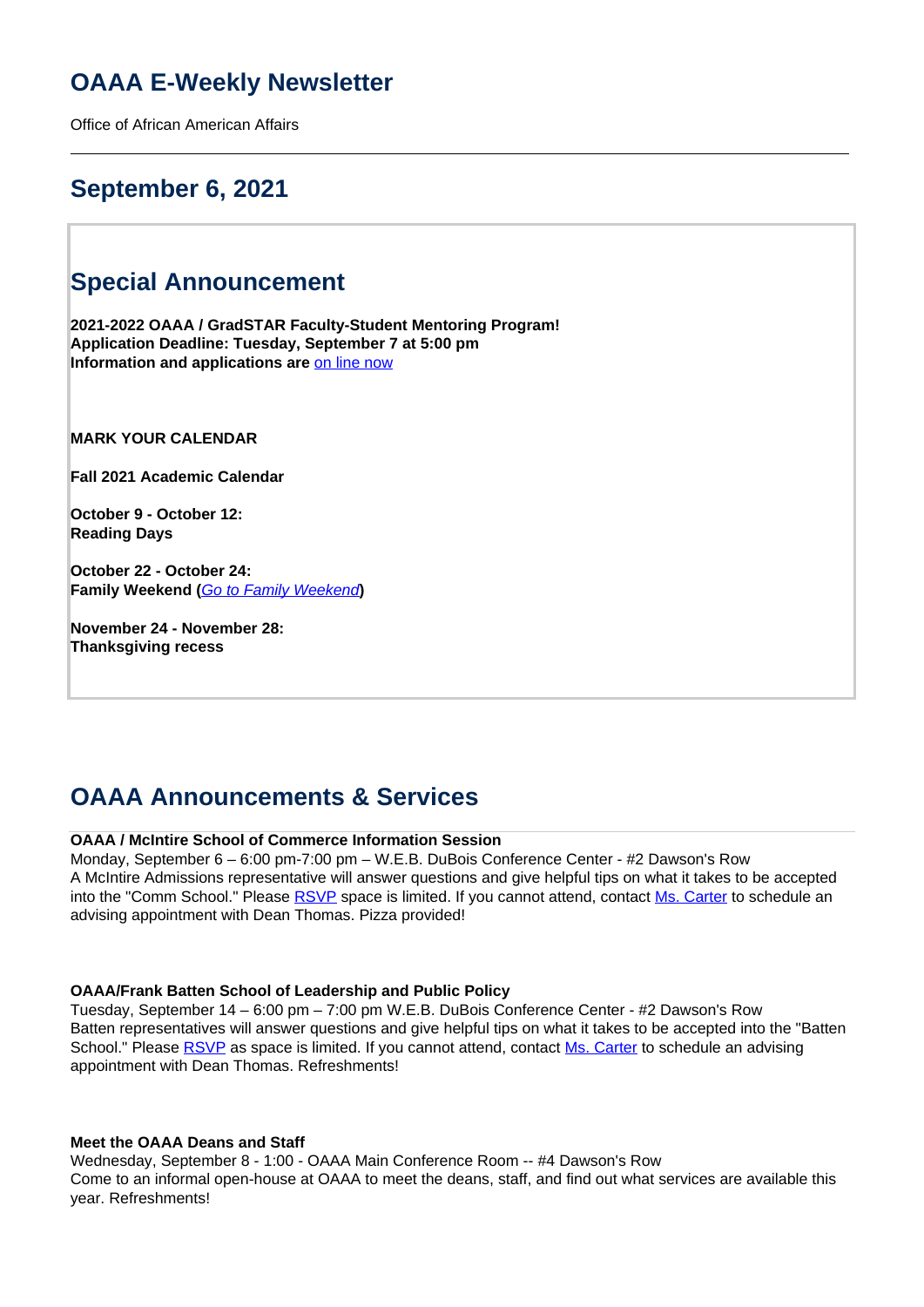# **OAAA/GradSTAR Lunch Series: Tuesdays @ DuBois**

Every 2nd & 4th Tuesday (**Starting September 14**) – 12:00-2:00 pm - W.E.B. DuBois Conference Rm #2 Dawson's Row Join Dean Antoinette Thomas for lunch and conversation. Space is limited. **You must RSVP to reserve your spot.**

# **Black Friday**

\_\_\_\_\_\_\_\_\_\_\_\_\_\_\_\_\_\_\_\_\_\_\_

Every Friday - 1:30 pm - W.E.B. DuBois Conference Rm #2 Dawson's Row Come & join us for food & fellowship!

**OAAA Tutoring for Fall 2021 – Contact: Dean Thomas for more information**

**OAAA tutors meeting dates & times via In-Person & Zoom: (Starting Tuesday, September 7)**

**OAAA Calculus & Statistics Tutoring with Travis Elliott** Tuesdays – 1:00 pm-3:30 pm – (in person) W.E.B. DuBois Conference Room #2 Dawson's Row Thursdays  $-2:00$  pm-4:30 pm  $-\underline{Zoom}$  Room Passcode: 082999

# **OAAA Chemistry Tutoring with Yvette Gamor**

Thursdays - 5:00 pm-7:00 pm – (in person) W.E.B. DuBois Conference Room #2 Dawson's Row Email for Zoom appointments if needed.

# **OAAA Organic Chemistry Tutoring TBA**

# **OAAA Biology Tutoring TBA**

**\_\_\_\_\_\_\_\_\_\_\_\_\_\_\_\_\_\_\_\_\_\_**

**Contact: Dean Mason for more information on:** 

- **Black College Women (BCW) Book Club**
- **Black Male Initiative (BMI)**
- **Black President's Council (BPC)**
- **Black College Women (BCW) In the Company of my Sister**

# **Quote of the Week**

**"There are some people that look at faith as a part of their life, and there are those like me that look at faith as the essence of their life. I look at all things through my faith." – Roland Martin**

# **Student Spotlight**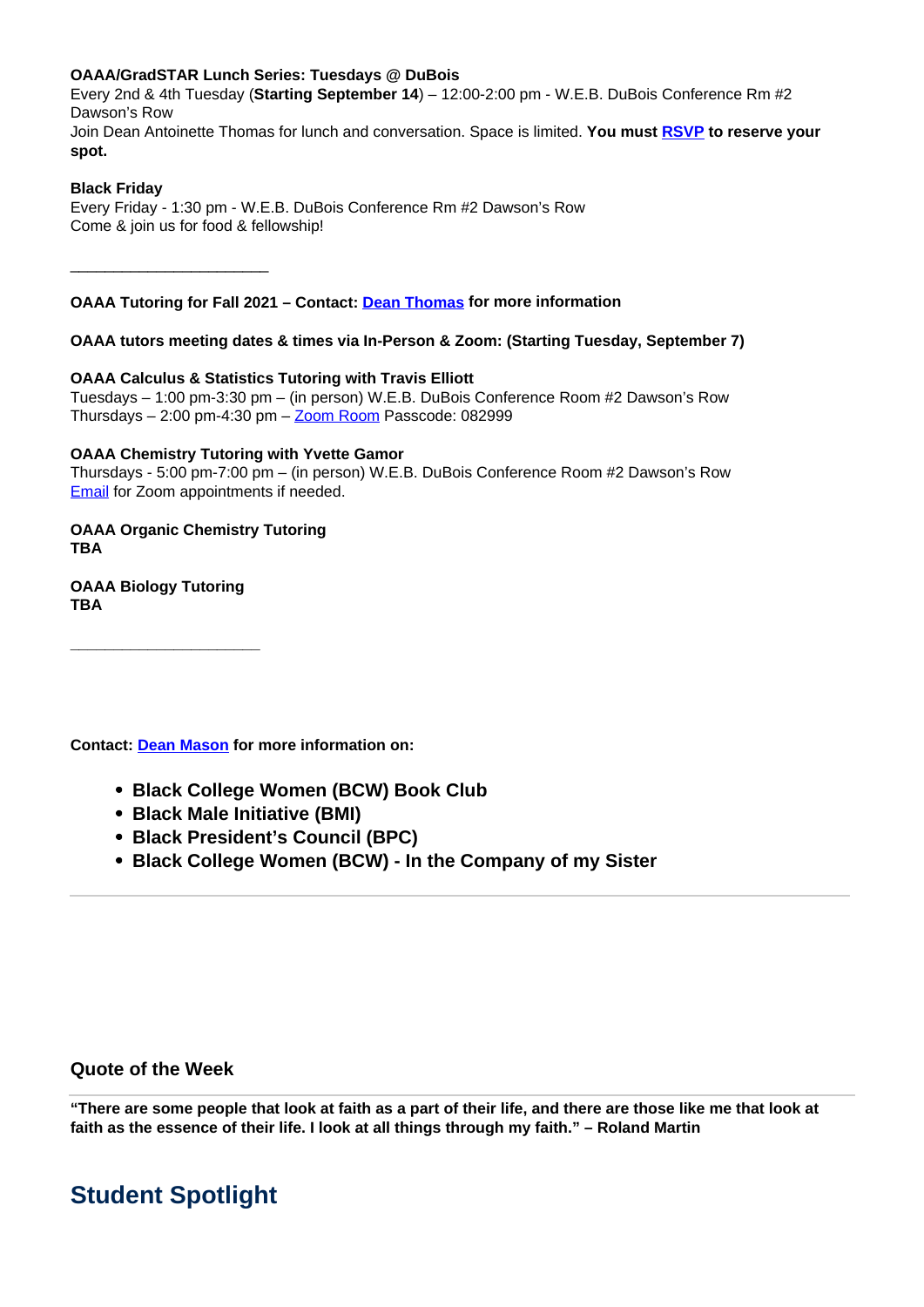

# **Booker Johnson**

\_\_\_\_\_\_\_\_\_\_\_\_\_\_\_\_\_\_\_

Booker (he/him/his) is a third-year Echols Scholar student and Meriwether Lewis Institute for Citizens Leadership Fellow in the College of Arts and Sciences pursuing a double major in English with a concentration in Modern & Global Studies and Government on the pre-law track from Chesterfield, VA. Around Grounds he serves as the Political Action Committee Chair of the Black Student Alliance (BSA), is on the executive board of Student Council as the Director of Coalition Engagement, and is the Co-Chair of Orientation and Bonding for the Office of African American Affairs' Peer Advisory Program. In his spare time, he is also working towards starting a Black journal with some of his friends, called the Virginia Black Review, in which he serves as the Managing Editor. Following his undergraduate career, Booker currently plans on taking a gap year before attending law school in which he can use this time to explore the global and domestic political sphere through internship, fellowship, and career opportunities.

You can nominate someone (not yourself) to be in the Spotlight. Send your nominations to Dean Antoinette Thomas (art8u@virginia.edu) every Thursday by 12 noon.

# **Quote's Corner**

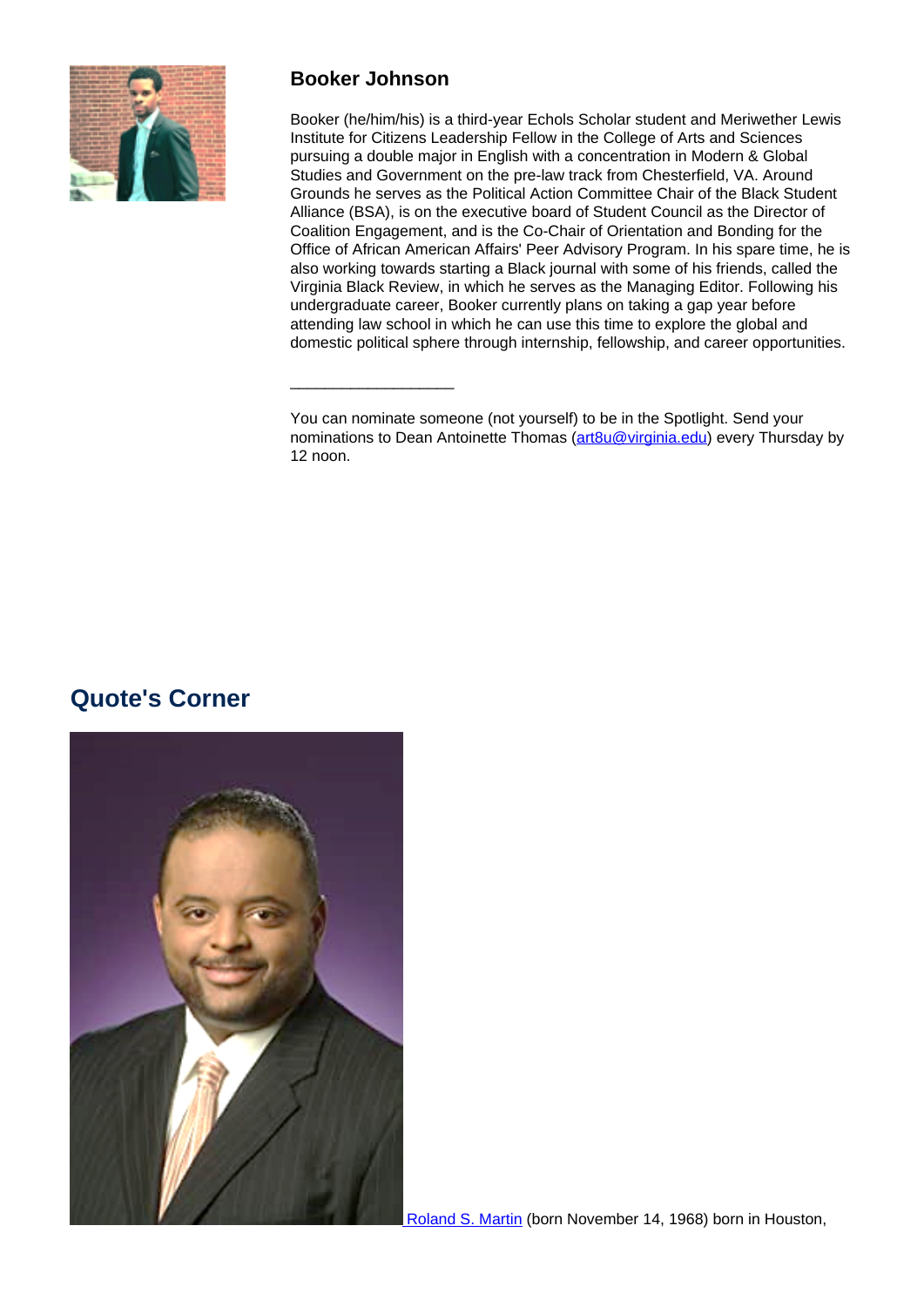Texas, is an American journalist. He is a 1987 graduate of Jack Yates High School-Magnet School of Communications, and a 1991 graduate of Texas A&M University, where he earned a bachelor's of science degree in journalism. Martin is the host and managing editor of #RolandMartinUnfiltered, the first daily online show in history focused on news and analysis of politics, entertainment, sports, and culture from an explicitly African American perspective. Since 2008, Martin has been a senior analyst for the Tom Joyner Morning Show, where his daily segment is heard on more than 100 stations and 8 million people daily. He is the author of three books: Listening to the Spirit Within: 50 Perspectives on Faith; Speak, Brother! A Black Man's View of America; and The First: President Barack Obama's Road to the White House as originally reported by Roland S. Martin and contributed to several others. In his career, Martin has won more than 30 awards for journalistic excellence, as well as awarded the 2008 President's Award by the National Association of Black Journalists for his work in multiple media platforms. In 2008, he was also inducted into the Texas A&M University Journalism Hall of Honor. He is a four-time NAACP Image Award winner, including named Best Host for the last two years. Martin spent six years as a contributor for CNN, appearing on numerous shows and earning accolades near and far for his noholds honesty, conviction and perspective on various issues. In 2009, CNN was awarded the Peabody Award for its outstanding 2008 election coverage, of which Martin was a member of the Best Political Team on Television. Mr. Martin is a life member of the National Association of Black Journalists, and a life member of Alpha Phi Alpha Fraternity, Inc. He has been awarded honorary degrees from Florida Memorial University; University of Maryland-University College; Lemoyne-Owen College; Lane College; and South Carolina State University. He is married to the Rev. Jacquie Hood Martin. They reside in Washington, D.C. area.

# **Upcoming Events**

### **Fellowships Series**

There are awards for students at all stages (undergraduate, graduate, professional) – and even alumni. It is never too early to start learning about these opportunities. Special events and sessions with unique times or locations are marked with asterisks (\*) below.

### **Gilman Scholarship Information Session**

Monday, September 6 – 4:00 pm-5:00 pm – Rotunda Multipurpose Room (121)

The Gilman Scholarship Program awards up to \$5,000 for students to intern or study abroad, and there is up to \$3,000 in supplemental funding for students studying a critical need language. Must be eligible for a Pell Grant or the dependent child of an active-duty military member to apply.

#### **Introductory Workshop**

Monday, September 13 – 4:00 pm-5:00 pm – Rotunda Multipurpose Room (121)

Don't know what fellowships are? Wondering what the point of pursuing any of them might be? Come enjoy a chance to envision yourself as an applicant for these incredible opportunities. This workshop is most appropriate for first and second years or older students who have yet to be exposed to the Office of Citizen Scholar Development.

#### **Truman Scholarship Information Session**

Monday, September 20 – 4:00 pm-5:00 pm – Rotunda Multipurpose Room (121)

Are you a dynamic leader? An activist dedicated to positive change? Committed to public service? If you answered 'yes' to any of those questions, you should consider the Truman Scholarship, which provides \$30,000 toward graduate school and access to a network of incredible leaders. Come even if you aren't sure about the graduate school part. Apply as a third year.

#### **Goldwater Scholarship Information Session**

Monday, September 27 – 4:00 pm-5:00 pm – Rotunda Multipurpose Room (121)

Do you love research? Are you considering pursuing research science, mathematics, or engineering as a career? Are you simply a STEM student and want to at least explore an exciting opportunity? Come learn about the award and the process for nomination by the University of Virginia. Apply as a second or third year – so first years should definitely come!

#### **Peer Financial Counseling Available!**

Tuesday-Thursday – 1:00 pm-5:00 pm – Georges Student Center Room 245

Peer Financial Counseling offers all UVA students one-on-one help from trained peer counselors on a variety of topics including budgeting, student loans, personal credit, basic investing, and more. Our counselors understand the stresses that come with being a college student and want to help you better manage those factors while in school. Write to us at to schedule an appointment! For More Information! Contact Name: Dustin Ciraco

### **Undergraduate Research and Creative Inquiry Series**

Every 1st and 3rd Wednesday – 4:00 pm – Clemons Library Room 204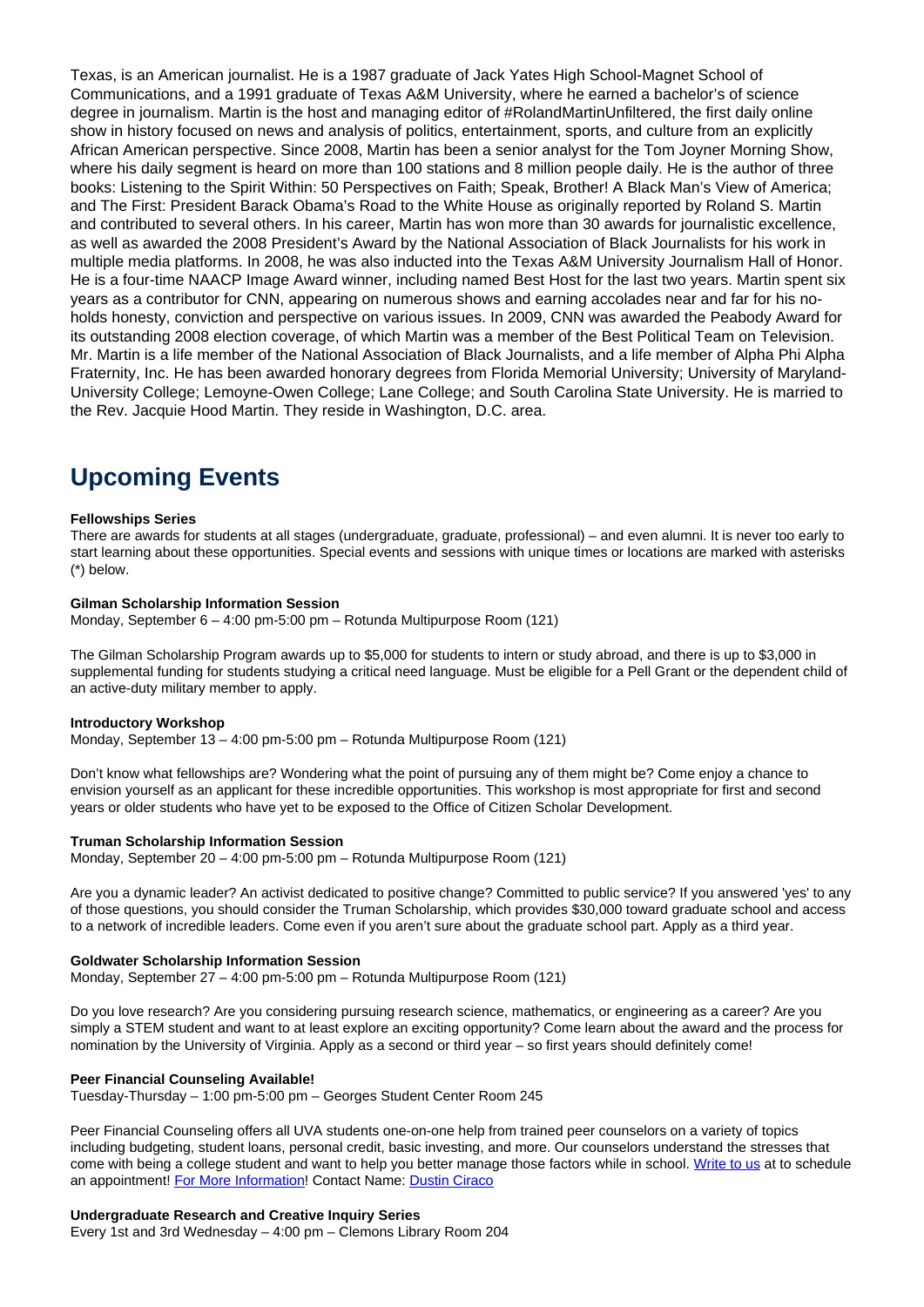We will have a workshop to support undergraduate research and creative inquiry. Every first Wednesday is a session entitled, 'Getting Started in research and creative inquiry.' Schedule: (full schedule to be posted by September)

# **Opportunites with Deadlines**

#### **The Innovation Associate Program**

#### **Application Deadline: Monday, September 13 at 9:00 AM EST**

This fall, the Office of Diversity, Equity and Inclusion at the Georgetown University School of Medicine is offering exciting internship positions for undergraduates and graduate students interested in being part of a dynamic, student-led team. The Innovation Associate Program explores diversity strategies in education, medicine, health care and policy work at the Georgetown University School of Medicine. For more information, please visit our website. Apply Here!

### **Ridley Scholarship Fund Awards Available to Non-Ridley Students Available**

Ridley scholarships that extend beyond current scholars: https://aig.alumni.virginia.edu/ridley/about/ridley-scholarships/

# **Ravenell "Ricky" Keller III Memorial Fund**

The Ravenell (Ricky) Keller III Scholarship Award was established to perpetuate the memory of Ravenell "Ricky" Keller. Ricky was a 1985 Honors graduate of the College, where he was a member of Kappa Alpha Psi Fraternity, Inc., the IMP Society of Leaders, the University Guide Service and the Board of Trustees for the Class of 1985. Upon his passing, it became known that he was also a member of the Seven Society. Ricky participated in the First Years Seminars program and received the First Year Academic Achievement Award, the Afro-American Scholars Award, the Fraternity Leadership Achievement Award, and the John Kenneth Crispell Memorial Award. He participated in the Study Abroad Program, which afforded him the opportunity to study at the London School of Economics. The Keller Scholarship is available to all African-American UVA students who qualify. Students are eligible to receive a one-time grant to supplement a study abroad experience during a semester, summer or J-term.

### **National Outdoor Leadership School (NOLS)**

Students have the opportunity to embark on a fully funded wilderness expedition, and leadership training through the NOLS Gateway partnership. Since its founding in 1965, the National Outdoor Leadership School has aimed to provide the environment and training necessary to help participants discover their full leadership potential. Through the NOLS Gateway partnership, the organization has had the opportunity to collaborate with organizations across the country to award full-tuition scholarships to exceptional youth who would otherwise not have access to NOLS expeditions. Each summer, up to 150 youth from up to 50 official partner organizations expand their leadership and wilderness skills at one of NOLS' seven domestic operating locations. Thousands of Gateway Partner Program graduates are now leading others in industries from conservation to software development.

### **Ridley-Sabato Capitol Hill Internship Stipend (Not Yet Awarded)**

At least one student will be provided with a \$5000 stipend as they pursue experiential learning in the fields of politics, government, and public service. The intent of this stipends is to relieve some of the financial burden associated with the acceptance of a political or governmental internship, and as such, recipients may use it to cover housing, transportation, food and business clothing expenses associated with said internships.

#### **Truist Ridley Leadership and Financial Education Academy (Set to Begin in January 2022)**

Partnering with the BB&T Leadership Institute in Greensboro, North Carolina, and the UVA Career Center, the academy program will feature participation by Truist executives in teaching students about financial services, asset management and advisory services, technology, data sciences and operating careers, as well as participation by partners from consulting, legal, financial planning, accountancy and related fields. It will also feature leadership and well-being course instruction from the Leadership Institute's award-winning faculty. The initial funding will provide for two summer's worth of 3-to-4 cohorts of 15 students to participate. Over a two-year period, the pilot program will support up to 120 African-American students at UVA. This will provide these rising second year students with an early experience of Truist's commitment to teammates and diversity and inclusion, and a valuable addition to career resumes. For Truist, it provides a remarkable opportunity to connect with high-quality cohorts of students in an authentic setting and create brand awareness of the opportunities Truist is committed to providing.

## **Richmond Ridley Clarence Cain Endowed Fund**

The Ridley Club of Richmond, Virginia sponsors a full tuition-and-fees award for an exceptional African-American student from the Richmond, Virginia area. This scholarship has been the result of the collective efforts of Richmond area alumni and businesses, and will provide four years of financial support for one of the Richmond area's best scholars. Richmond area alumni continue to raise funds toward this geographic scholarship – the first of its kind for the Ridley Fund – and encourage others to support this effort.

## **Michael Russell Engineering Scholarship**

In 2007, School of Engineering and Applied Science alum Michael Russell of Atlanta, GA established a scholarship fund for African-Americans pursuing a degree in the School of Engineering and Applied Science at UVA. They are expected to possess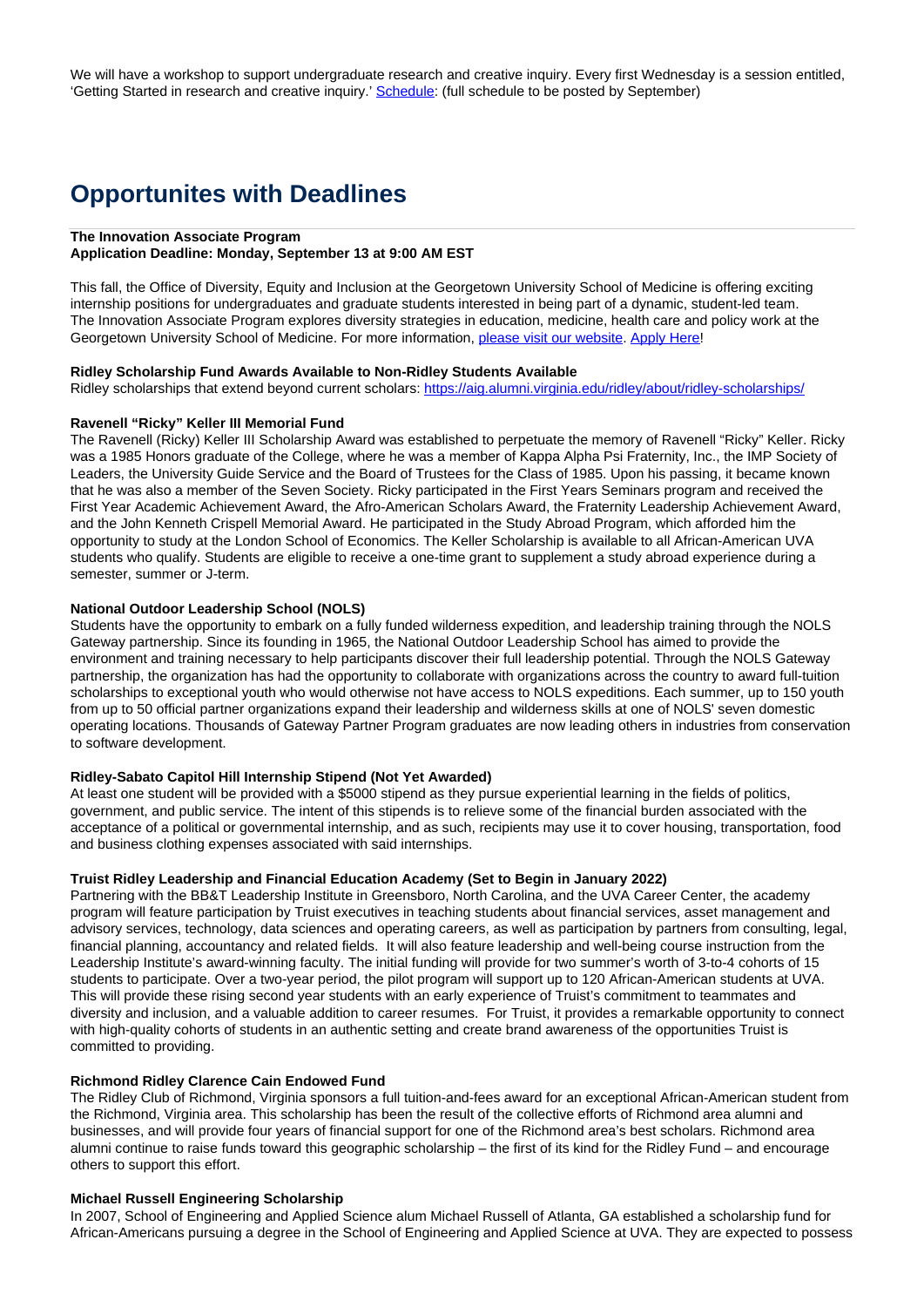the leadership and scholarship qualities that typify all Ridley Scholars.

### **The Gregory Ledford Endowed Fund**

In 2007, McIntire School of Commerce graduate Gregory Ledford established the Gregory Ledford Endowed Scholarship to benefit a rising third year African-American Commerce School student. This scholarship provides full tuition-and-fees for two years for an African-American student who has been admitted to the School of Commerce. Preference is given for students concentrating in Finance. The chosen scholar must have a high grade point average and must demonstrate involvement in University, community or other individual extracurricular pursuits.

## **The Sylvia V. Terry Scholarship**

Named for legendary OAAA Dean Sylvia Terry, the Terry Scholarship recognizes the scholastic and community achievements of Black or African-American students at UVA. The scholarship provides two years of full tuition-and-fees support for the recipient. Ideal applicants are rising Third Year students with strong grades, leadership activities, and community service. Because of Dean Terry's pivotal role in creating the Peer Advisor Program, preference is given to academically strong candidates with significant experience as mentors.

## **The Dr. Derek E. Brown Scholarship**

The Dr. Derek E. Brown Scholarship was created to remember Dr. Brown's dream of helping African-American male students seeking admission to medical or dental school. This award is designed to help qualified male students defray the high cost of applying to medical or dental school. Ridley is currently in the process of restructuring this award to benefit recent UVA graduates.

## **The Paige Pre-Medical Fund**

This scholarship is designed to help pre-med students defray the high cost of applying to medical school. The applicant must be a fourth-year African American student at the University of Virginia who has taken all pre-medical requirements and the MCAT. Applicants must be planning to enter medical school immediately after graduating. One winner will receive a \$1,500 scholarship (non-renewable), which they may use to pay for medical school application fees and interview expenses.

## **Annetta Thompson Fund**

Family and friends honored the life of the first full-time administrator for the Walter N. Ridley Scholarship Fund by establishing this fund in 1999. The Annetta Thompson Scholarship is awarded to a deserving 4th-year Ridley scholar who exemplifies Annetta Thompson's commitment to education. Annetta Thompson received her bachelor's degree in education from UVA in 1973. She valued the role of education and the importance of creating opportunities for young people pursuing an education. Annetta's hard work and diligence during her tenure as the fund administrator contributed to the tremendous growth and success of the Ridley Fund.

# **This Week in Black History**